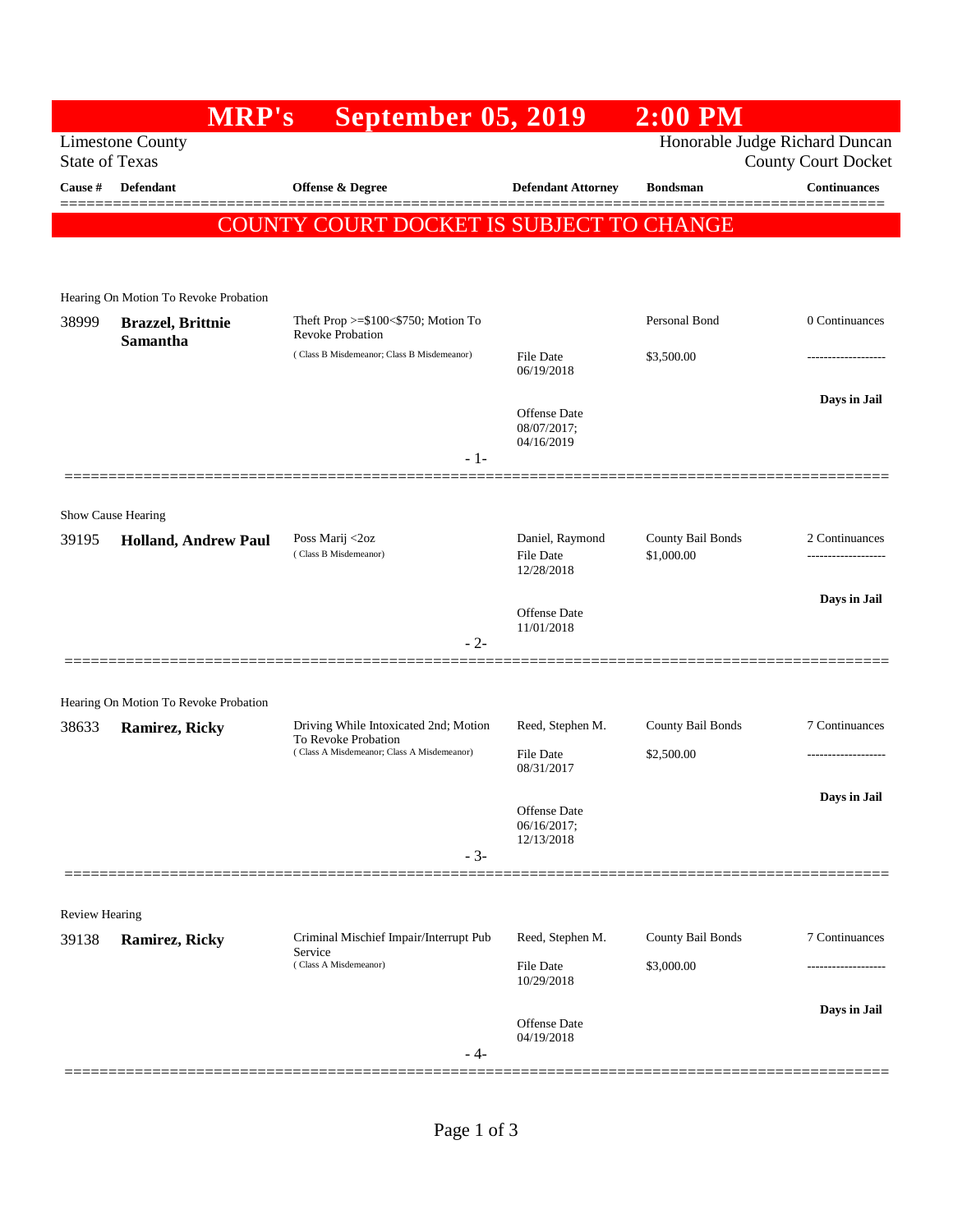|                | <b>MRP's</b>                             | September 05, 2019                                                                                                                    |                             | $2:00$ PM                      |                            |
|----------------|------------------------------------------|---------------------------------------------------------------------------------------------------------------------------------------|-----------------------------|--------------------------------|----------------------------|
|                | <b>Limestone County</b>                  |                                                                                                                                       |                             | Honorable Judge Richard Duncan |                            |
|                | <b>State of Texas</b>                    |                                                                                                                                       |                             |                                | <b>County Court Docket</b> |
| <b>Cause #</b> | Defendant                                | <b>Offense &amp; Degree</b>                                                                                                           | <b>Defendant Attorney</b>   | <b>Bondsman</b>                | <b>Continuances</b>        |
|                |                                          | COUNTY COURT DOCKET IS SUBJECT TO CHANGE                                                                                              |                             |                                |                            |
|                |                                          |                                                                                                                                       |                             |                                |                            |
|                |                                          |                                                                                                                                       |                             |                                |                            |
|                | Hearing On Motion To Revoke Probation    |                                                                                                                                       |                             |                                |                            |
| 36782          | <b>Severns, Bradley</b><br><b>Eugene</b> | Theft Prop>=\$20<\$500 By Check;<br>Motion To Adjudicate; Motion To<br>Adjudicate<br>(Class B Misdemeanor; Class B Misdemeanor; Class |                             | Freebird Bail Bonds            | 2 Continuances             |
|                |                                          |                                                                                                                                       | <b>File Date</b>            | \$2,500.00                     |                            |
|                |                                          | B Misdemeanor)                                                                                                                        | 01/08/2014                  |                                |                            |
|                |                                          |                                                                                                                                       |                             |                                | Days in Jail               |
|                |                                          |                                                                                                                                       | Offense Date                |                                |                            |
|                |                                          |                                                                                                                                       | 03/30/2012;<br>12/21/2017;  |                                |                            |
|                |                                          | $-5-$                                                                                                                                 | 06/24/2019                  |                                |                            |
|                |                                          |                                                                                                                                       |                             |                                |                            |
|                | Hearing On Motion To Revoke Probation    |                                                                                                                                       |                             |                                |                            |
| 38819          | <b>Walsh, Ember Leekolh</b>              | Criminal Trespass; Motion To                                                                                                          | Latray, Michelle J.         | County Bail Bonds              | 1 Continuances             |
|                |                                          | Adjudicate<br>(Class B Misdemeanor; Class B Misdemeanor)                                                                              | File Date                   | \$2,500.00                     |                            |
|                |                                          |                                                                                                                                       | 02/12/2018                  |                                |                            |
|                |                                          |                                                                                                                                       |                             |                                | Days in Jail               |
|                |                                          |                                                                                                                                       | Offense Date<br>11/14/2017; |                                |                            |
|                |                                          | - 6-                                                                                                                                  | 06/11/2019                  |                                |                            |
|                |                                          |                                                                                                                                       |                             |                                |                            |
|                | Hearing On Motion To Revoke Probation    |                                                                                                                                       |                             |                                |                            |
| 38697          | Williams,                                | Fail To Identify Fugitive Intent Give                                                                                                 |                             | International Fidelity Ins Co  | 2 Continuances             |
|                | <b>Lamonderick Lamont</b>                | False Info; Motion To Revoke Probation                                                                                                |                             |                                |                            |
|                |                                          | (Class A Misdemeanor; Class A Misdemeanor)                                                                                            | File Date<br>10/13/2017     | \$4,000.00                     |                            |
|                |                                          |                                                                                                                                       |                             |                                | Days in Jail               |
|                |                                          |                                                                                                                                       | Offense Date                |                                |                            |
|                |                                          |                                                                                                                                       | 08/27/2017;<br>03/26/2019   |                                |                            |
|                |                                          | $-7-$                                                                                                                                 |                             |                                |                            |